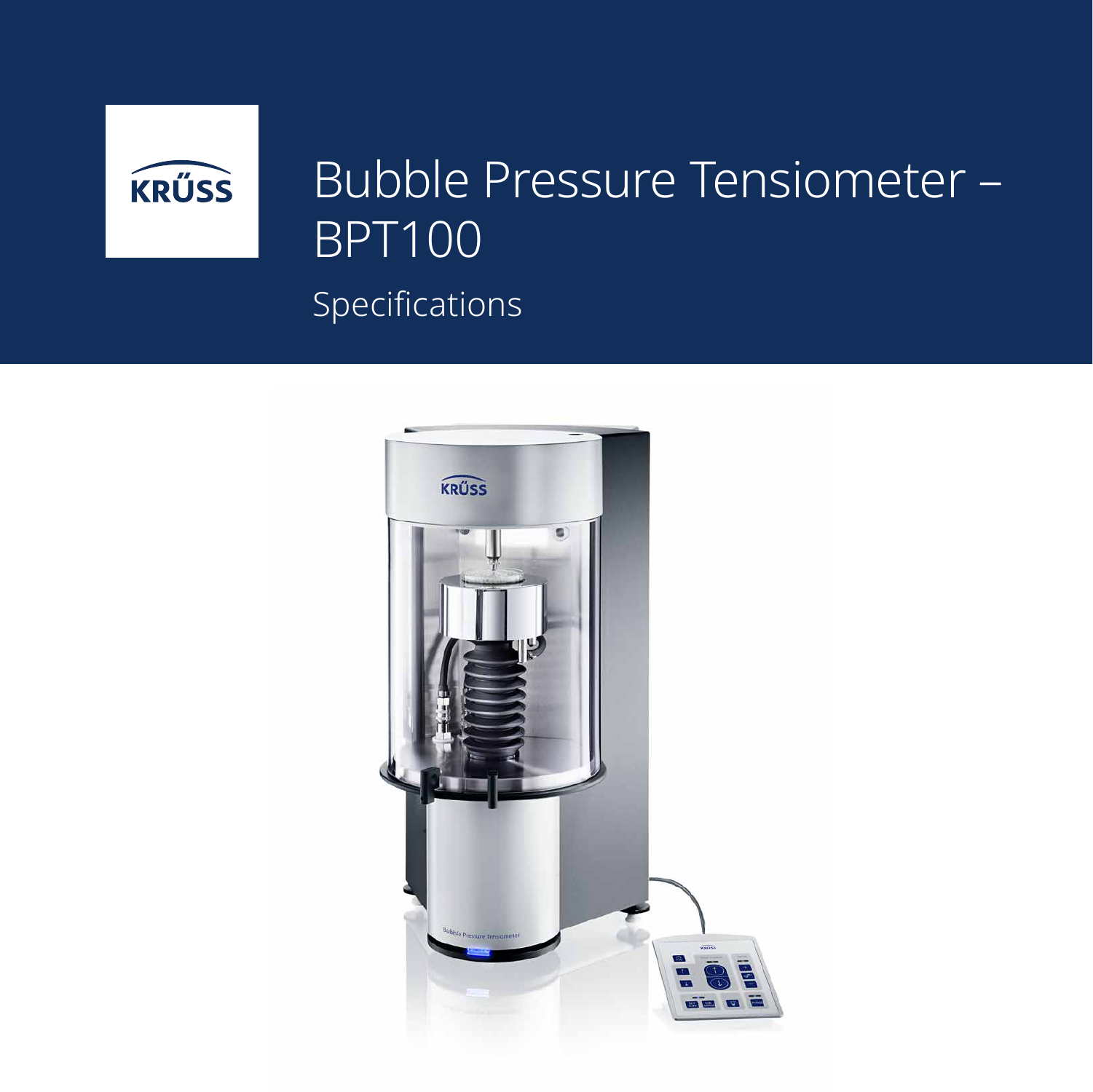| <b>Product group specifications</b>                                       | <b>BP100</b>                                           |
|---------------------------------------------------------------------------|--------------------------------------------------------|
| <b>Pressure measurement</b>                                               |                                                        |
| Maximum pressure<br>Precision<br>Accuracy<br>Measurement rate             | 3000 Pa<br>0.05%<br>1.3%<br>20 kHz                     |
| Sample stage                                                              |                                                        |
| Travel distance<br>Simple platform<br>Thermostated jacket<br><b>Drive</b> | $>110$ mm<br>optional<br>70 mm (100 mm) <sup>1)</sup>  |
| Resolution<br>Travel speed<br>Type of motor                               | 16 nm<br>0.1 to 500 mm/min<br>brushless DC servo motor |
| <b>Software</b>                                                           |                                                        |
| LabDesk                                                                   | bubble pressure                                        |

| <b>Measurement specifications</b>                                     |                                                          | <b>BP100</b>                                    |
|-----------------------------------------------------------------------|----------------------------------------------------------|-------------------------------------------------|
| <b>Bubble pressure</b>                                                |                                                          |                                                 |
| Results                                                               | dynamic surface tension vs. surface age                  | dynamic surface tension at constant surface age |
| Surface tension range<br>Resolution<br>Precision<br>Surface age range | 10 to 100 mN/m<br>$0.01$ mN/m<br>$1\%$<br>5 to 200000 ms |                                                 |
| <b>Adsorption/diffusion</b>                                           |                                                          |                                                 |
| Results<br>Models                                                     | adsorption constant<br>Ward & Tordai                     | diffusion constant<br>Joos & Rillaerts          |

<sup>1)</sup> optional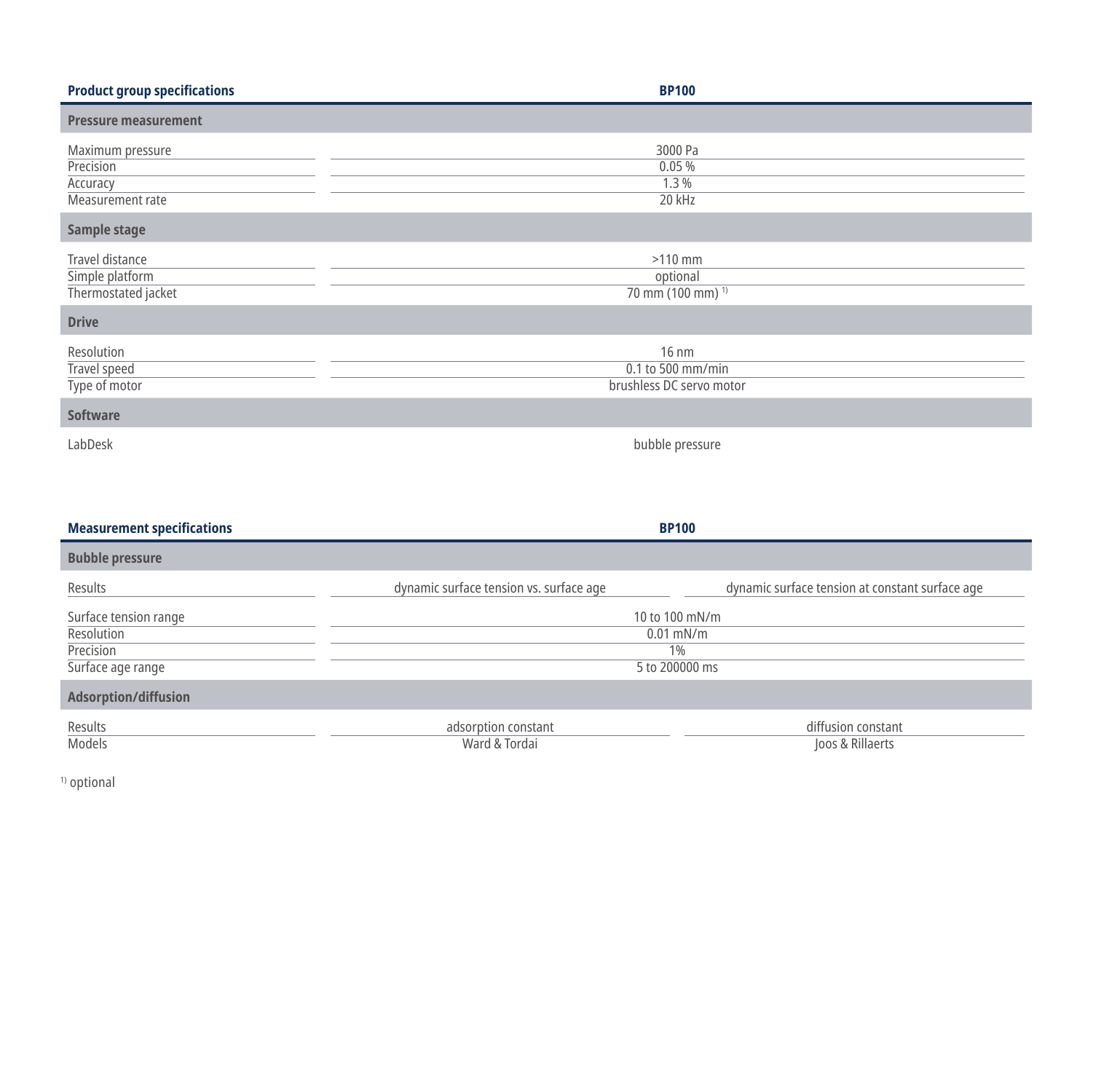| <b>General specifiations</b>                                                                            | <b>BP100</b>                                                                                     |
|---------------------------------------------------------------------------------------------------------|--------------------------------------------------------------------------------------------------|
| <b>Sample dimensions</b>                                                                                |                                                                                                  |
| Minimum recommended sample volume                                                                       | $15$ mL $^{2}$                                                                                   |
| <b>Temperature control</b>                                                                              |                                                                                                  |
| Type<br>Range<br>Flow-through thermostat                                                                | liquid<br>$-10$ to $130 °C$<br>optional                                                          |
| Temperature measurement                                                                                 |                                                                                                  |
| Range<br>Resolution<br>Precision<br>Accuracy<br><b>Internal sensor</b><br>External sensor               | -10 to 130 °C<br>$0.01$ °C<br>±0.05 °C<br>±0.5 °C<br>sample stage<br>sample vessel <sup>1)</sup> |
| <b>Housing and peripherals</b>                                                                          |                                                                                                  |
| Built-in bubble level<br>Glass windshield doors<br>Stainless steel measuring compartment<br>Control pad | yes<br>yes<br>yes<br>yes                                                                         |
| <b>Environment</b>                                                                                      |                                                                                                  |
| Operating temperature<br><b>Humidity</b>                                                                | 15 to 30 °C<br>without condensation                                                              |
| <b>Instrument dimensions</b>                                                                            |                                                                                                  |
| Footprint<br>Height<br>Weight (without accessories)                                                     | 300 mm $\times$ 390 mm (W $\times$ D)<br>585 mm<br>13 <sub>kg</sub>                              |
| <b>Power supply</b>                                                                                     |                                                                                                  |
| Voltage<br>Power consumption<br>Frequency<br>Compressed air                                             | 100 to 240 VAC<br>40 W<br>47 to 63 Hz<br>100 to 400 kPa <sup>1)</sup>                            |
| <b>Interfaces</b>                                                                                       |                                                                                                  |
| PC<br>Auxiliary<br>Thermostat<br>External gas <sup>1)</sup>                                             | <b>USB 2.0</b><br><b>RS232</b><br>quick lock fittings<br>quick lock fittings                     |

1) optional

2) sample vessel SV23 recommended